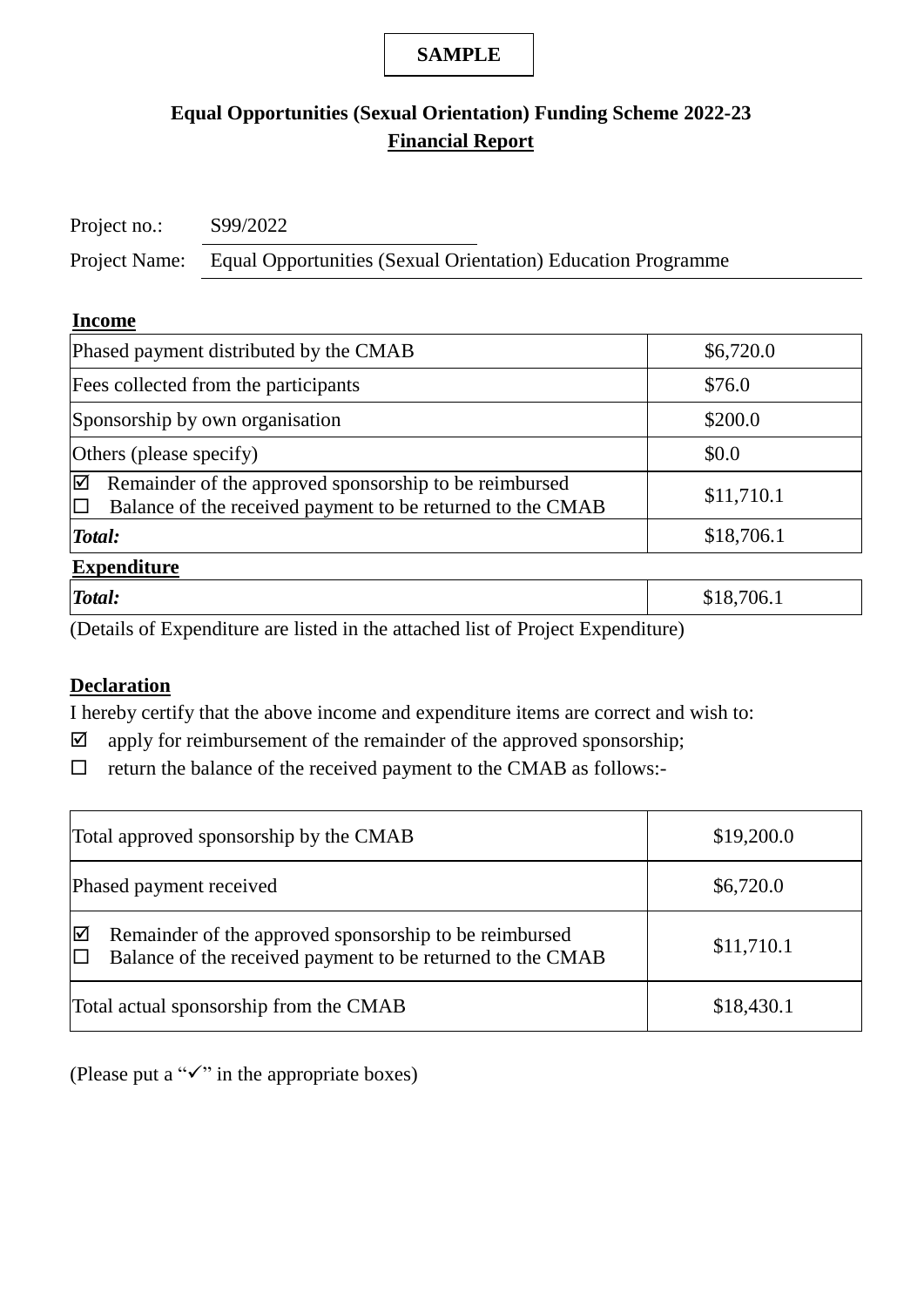| <b>Project Expenditure</b> (Please copy this page if more space is required) |               |                           |                                     |                               |                          |                                                                                  |  |  |  |
|------------------------------------------------------------------------------|---------------|---------------------------|-------------------------------------|-------------------------------|--------------------------|----------------------------------------------------------------------------------|--|--|--|
| Expenditure item                                                             | Approved      | Actual                    |                                     | Receipt Serial Sponsorship by | Expenses met             | Remark (Include justification for the                                            |  |  |  |
|                                                                              | Sponsorship   | Expenditure               | No.                                 | $CMAB$ $(\$)$                 | by other                 | actual expenditure of individual item                                            |  |  |  |
|                                                                              | under the     | $\left( \text{\$}\right)$ |                                     |                               | income $(\$)^*$          | which exceeds the agreed estimated                                               |  |  |  |
|                                                                              | Funding       |                           |                                     |                               |                          | expenditure by more than $20\%$ )                                                |  |  |  |
|                                                                              | Scheme $(\$)$ |                           |                                     |                               |                          |                                                                                  |  |  |  |
| Activity A: Exhibition                                                       |               |                           |                                     |                               |                          |                                                                                  |  |  |  |
| 1. Publicity poster (300 pcs)                                                | 500.0         | 488.0                     | $A1.1-A1.3$                         | 488.0                         |                          |                                                                                  |  |  |  |
| 2. Venue fee $(1 day)$                                                       | 2,000.0       | 2,000.0                   | A2.1                                | 2,000.0                       |                          |                                                                                  |  |  |  |
| 3. Printing of worksheet<br>$(1,000 \text{ pc})$                             | 800.0         | 675.0                     | $A3.1 - A3.8$                       | 675.0                         |                          |                                                                                  |  |  |  |
| 4. Game prize $(500 \text{ pc})$                                             | 1,000.0       | 1,200.0                   | $A4.1 - A4.5$                       | 1,200.0                       |                          | The no. of participants was more than<br>expected which led to an overspending   |  |  |  |
| 5. Volunteer allowance (20<br>persons)                                       | 400.0         | 413.6                     | $A5.1 - A5.10$                      | 413.6                         |                          | in this item.                                                                    |  |  |  |
| 6. Transportation (2 trips)                                                  | 200.0         | 200.0                     | A6.1                                |                               | 200.0                    | Sponsored by own organisation                                                    |  |  |  |
| Sub-total:                                                                   | 4,900.0       | 4,976.6                   |                                     | 4,776.6                       | 200.0                    |                                                                                  |  |  |  |
| <b>Activity B: Seminar</b>                                                   |               |                           |                                     |                               |                          |                                                                                  |  |  |  |
| 1. Publicity leaflet (300 pcs)                                               | 900.0         | 900.0                     | B1.1-B1.4                           | 900.0                         |                          |                                                                                  |  |  |  |
| 2. Venue fee $(1 \text{ day})$                                               | 1,500.0       | 1,100.0                   | <b>B2.1</b>                         | 1,100.0                       | $\overline{\phantom{0}}$ | Discount offered by the venue owner                                              |  |  |  |
| 3. Speaker allowance (3)<br>persons)                                         | 1,500.0       | 1,500.0                   | B3.1-B3.3                           | 1,500.0                       |                          |                                                                                  |  |  |  |
| 4. Stationery                                                                | 200.0         | 316.0                     | B <sub>4.1</sub> -B <sub>4.12</sub> | 240.0                         | 76.0                     | The no. of participants was more than<br>expected which led to an overspending   |  |  |  |
|                                                                              |               |                           |                                     |                               |                          | in this item; \$76 to be covered by the<br>fees collected from the participants. |  |  |  |
| Sub-total:                                                                   | 4,100.0       | 3,816.0                   |                                     | 3,740.0                       | 76.0                     |                                                                                  |  |  |  |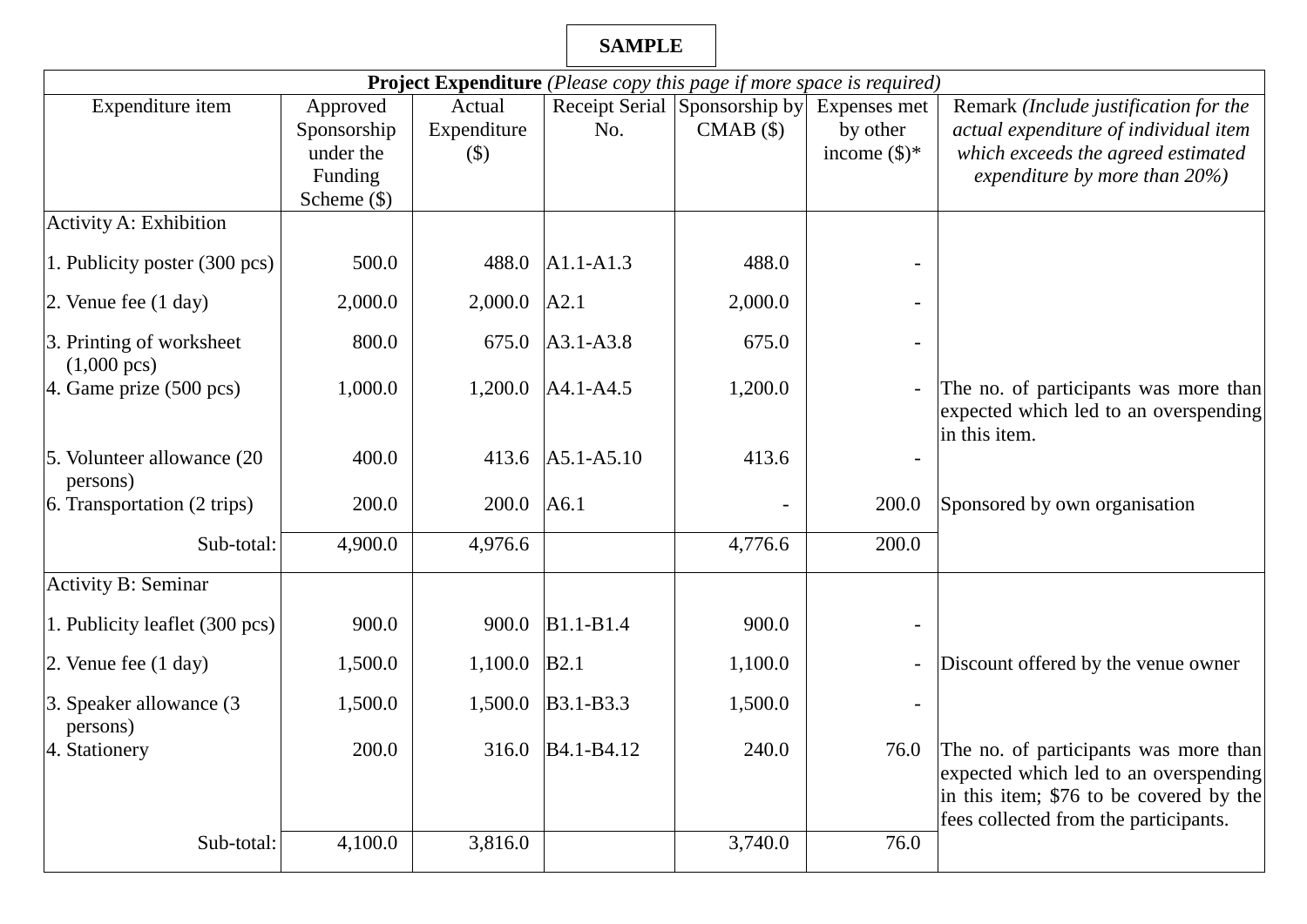| <b>Project Expenditure</b> (Please copy this page if more space is required) |               |             |                  |                               |                        |                                                                                                                                                                            |  |
|------------------------------------------------------------------------------|---------------|-------------|------------------|-------------------------------|------------------------|----------------------------------------------------------------------------------------------------------------------------------------------------------------------------|--|
| Expenditure item                                                             | Approved      | Actual      |                  | Receipt Serial Sponsorship by | Expenses met           | Remark (Include justification for the                                                                                                                                      |  |
|                                                                              | Sponsorship   | Expenditure | No.              | CMAB(\$)                      | by other               | actual expenditure of individual item                                                                                                                                      |  |
|                                                                              | under the     | (S)         |                  |                               | income $(\text{\$})^*$ | which exceeds the agreed estimated                                                                                                                                         |  |
|                                                                              | Funding       |             |                  |                               |                        | expenditure by more than $20\%$ )                                                                                                                                          |  |
|                                                                              | Scheme $(\$)$ |             |                  |                               |                        |                                                                                                                                                                            |  |
| <b>Activity C: Publication</b>                                               |               |             |                  |                               |                        |                                                                                                                                                                            |  |
| 1. Layout design                                                             | 3,000.0       | 2,500.0     | C1.1             | 2,500.0                       |                        |                                                                                                                                                                            |  |
| 2. Printing of publication<br>$(800 \text{ copies})$                         | 5,000.0       | 5,000.0     | C <sub>2.1</sub> | 5,000.0                       |                        |                                                                                                                                                                            |  |
| 3. Transport subsidies for<br>researcher (20 persons)                        | 700.0         | 900.0       | $C3.1-C3.5$      | 900.0                         | $\equiv$               | The<br>interview<br>and<br>the<br>οf<br>$nO$ .<br>information collation work were more<br>Therefore,<br>than<br>expected.<br>an<br>overspending in this item was resulted. |  |
| 4. Postage $(800 \text{ pcs} \times \$1.4)$                                  | 1,120.0       | 1,120.0     | $C4.1 - C4.2$    | 1,120.0                       |                        |                                                                                                                                                                            |  |
| 5. Stationery                                                                | 380.0         | 393.5       | $C5.1 - C5.16$   | 393.5                         |                        |                                                                                                                                                                            |  |
| Sub-total:                                                                   | 10,200.0      | 9,913.5     |                  | 9,913.5                       |                        |                                                                                                                                                                            |  |
| <b>Total:</b>                                                                | 19,200.0      | 18,706.1    |                  | 18,430.1                      | 276.0                  |                                                                                                                                                                            |  |

 *\* "Other income" refers to all sources of income other than the sponsorship by the CMAB. It should include the fees collected from the participants, sponsorship by organisation and others.*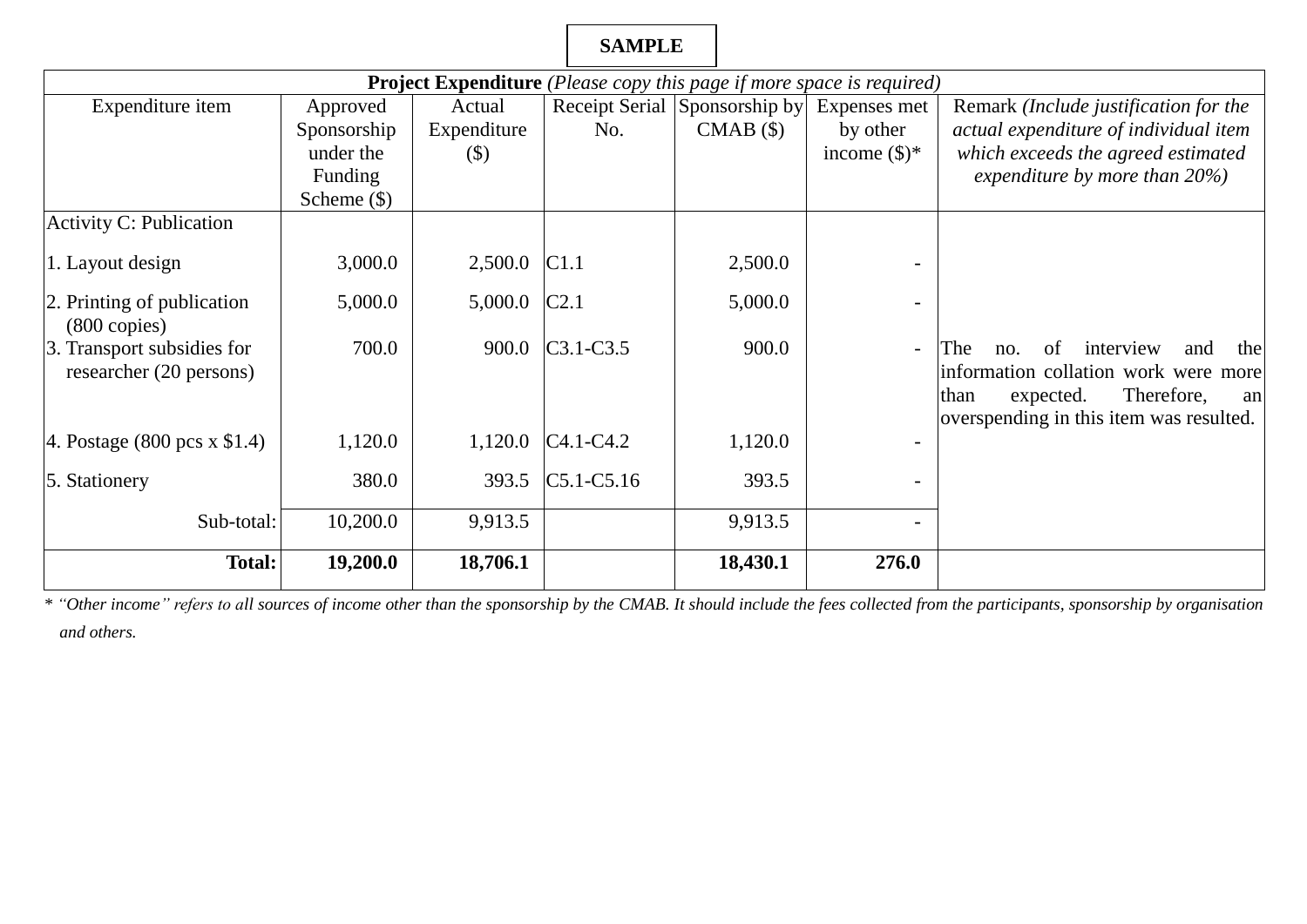### **Reimbursement**

 $\boxtimes$  Please arrange payment of the remainder of the approved sponsorship to the following organisation by a crossed cheque payable to:-

Association for the Promotion of Equal Opportunities for Sexual Minorities (**Please write the name of payee in Chinese or English block letters, which should be the same as the name of organisation\*.)** 

\*which should be the name of the organisation appearing in the registration document

□ I attach a cheque in an amount of HK\$\_\_\_\_\_\_\_\_\_\_ payable to "**The Government of the Hong Kong Special Administrative Region**".

(Please put a " $\checkmark$ " in the appropriate box)

| Name: CHAN Tai-man    |                                    |                                                                 | Post title: Service Supervisor                                                   |           |
|-----------------------|------------------------------------|-----------------------------------------------------------------|----------------------------------------------------------------------------------|-----------|
| Contact tel. no.:     | 2345 6789                          | Mobile phone no.:                                               | 9987 6543 Fax no.:                                                               | 2234 5678 |
| 17.1.2023<br>Date:    |                                    | Signature:                                                      | TMChan                                                                           |           |
| Name of organisation: | Minorities                         | Association for the Promotion of Equal Opportunities for Sexual |                                                                                  |           |
| Address:              | 3/F, Happy Building, 3 Happy Road, |                                                                 | Association for the Dromotion<br>of Equal Opportunities for<br>Sexual Minorities |           |
|                       | Tsim Sha Tsui, Kowloon             |                                                                 | (Organisation chop)                                                              |           |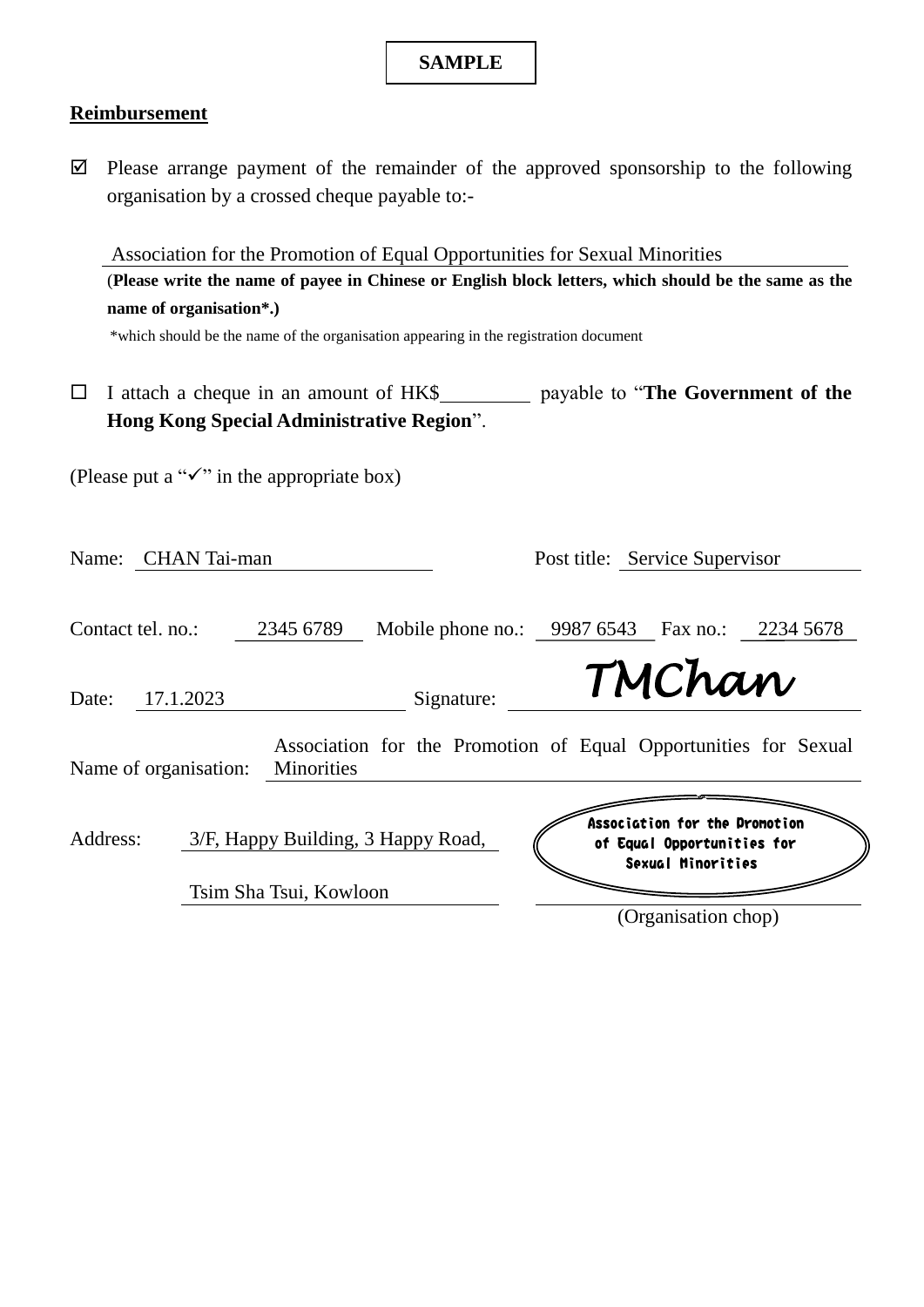### **Points to Note:**

- (1) Each expenditure item must be supported by the original receipts. Cash memos are also accepted.
- (2) Invoices, debit note, delivery notes or quotations are not regarded as proof of payment.
- (3) All receipts should be numbered and affixed to A4 paper (reusable paper may be used) A1.1, A1.2, A1.3…; B2.1, B2.2…; and so on and so forth. If the receipts can be fading in order. For a project with two activities or more, the receipts should be numbered as easily, photocopies of the receipts shall be submitted together with the original receipts.
- (4) Each page of the receipts should be signed by the Officer-in-charge of the organisation or the Project Co-ordinator, and stamped with the organisation chop. Below is a sample –



 of expenditure, etc. should be shown on the receipts submitted. For those receipts with illegible words, please write the words out in block letters in the space next to the (5) The name and address of the company providing goods or services, details of the purchase and its purpose, purchase date (including day, month and year) and the amount receipts.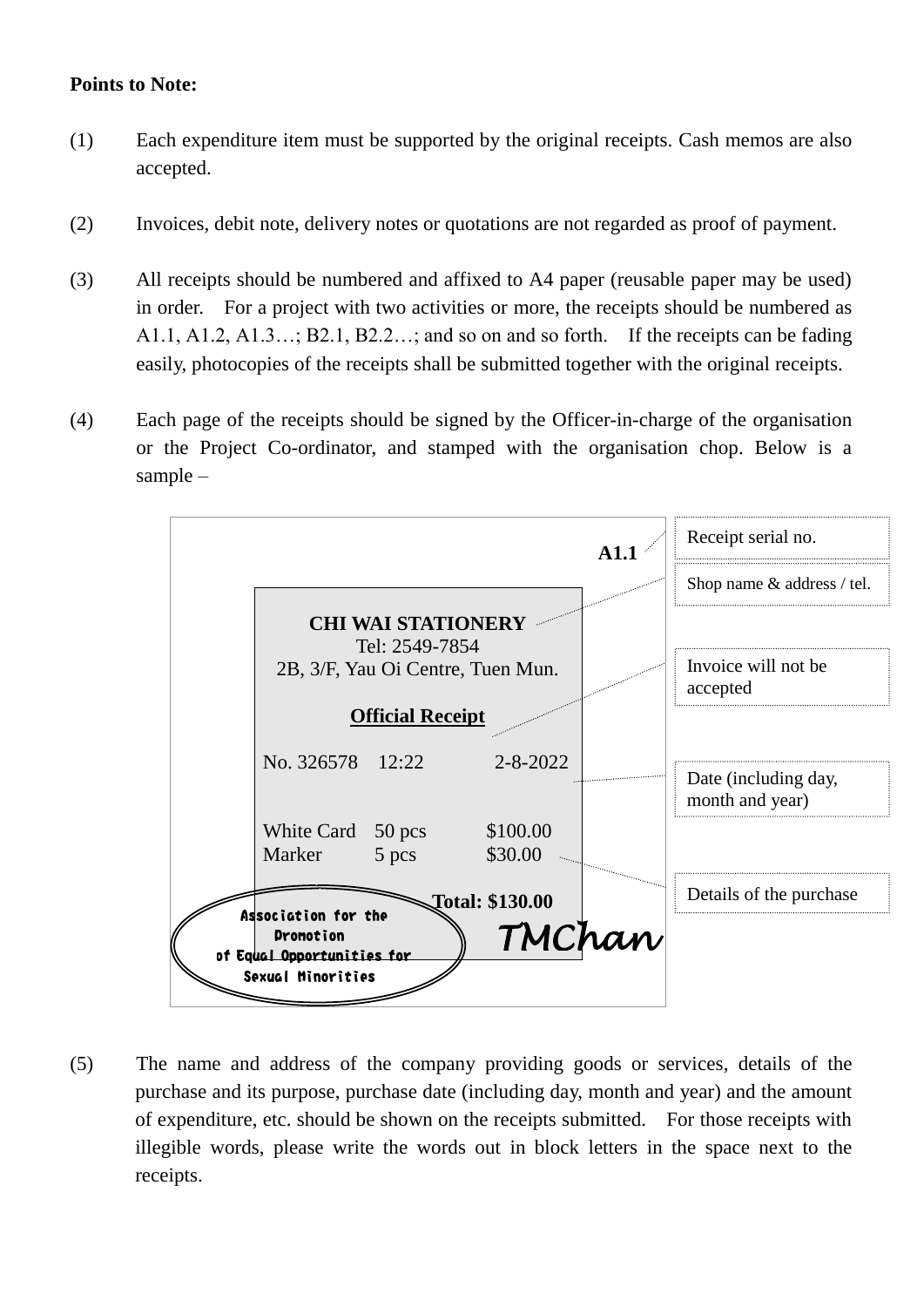- supermarkets) or the invoice number, please specify in the space next to the receipts the (6) For those receipts showing only the amount of expenditure (e.g. receipts from details of the purchase and its purpose. The receipts should be submitted together with the invoices.
- concerned should all be detailed on a separate sheet (including the name and address of (7) On rare occasion where no receipt is available (e.g. a purchase from the market), items the company, details of the purchase and its purpose, purchase date including day, month and year, and the amount of expenditure) and certified either by the Officer-in-charge of the organisation or the Project Co-ordinator with the inclusion of the following statement –

 *"I certify that HK\$ was used for the purchase of the above/ following items used for the (name of project/activity). No receipt is available for these items."*

| $Name: \_\_$              |  |
|---------------------------|--|
| <b>Organisation Chop:</b> |  |
| Date:                     |  |

 (8) For payment to services provided by an individual who may not have an official receipt, a confirmation of his receipt of the payment by showing his full name, ID card no.\*, signature, details of service and date as follows is required –

> *"I, CHEUNG Siu-ming (ID card no. GXXX), have received HK\$300 from organisation X, being the payment for the rental charges of a set of slides from 1 to 31 August 2022."*

> > XXX

*(CHEUNG Siu-ming)* 

*Date:*